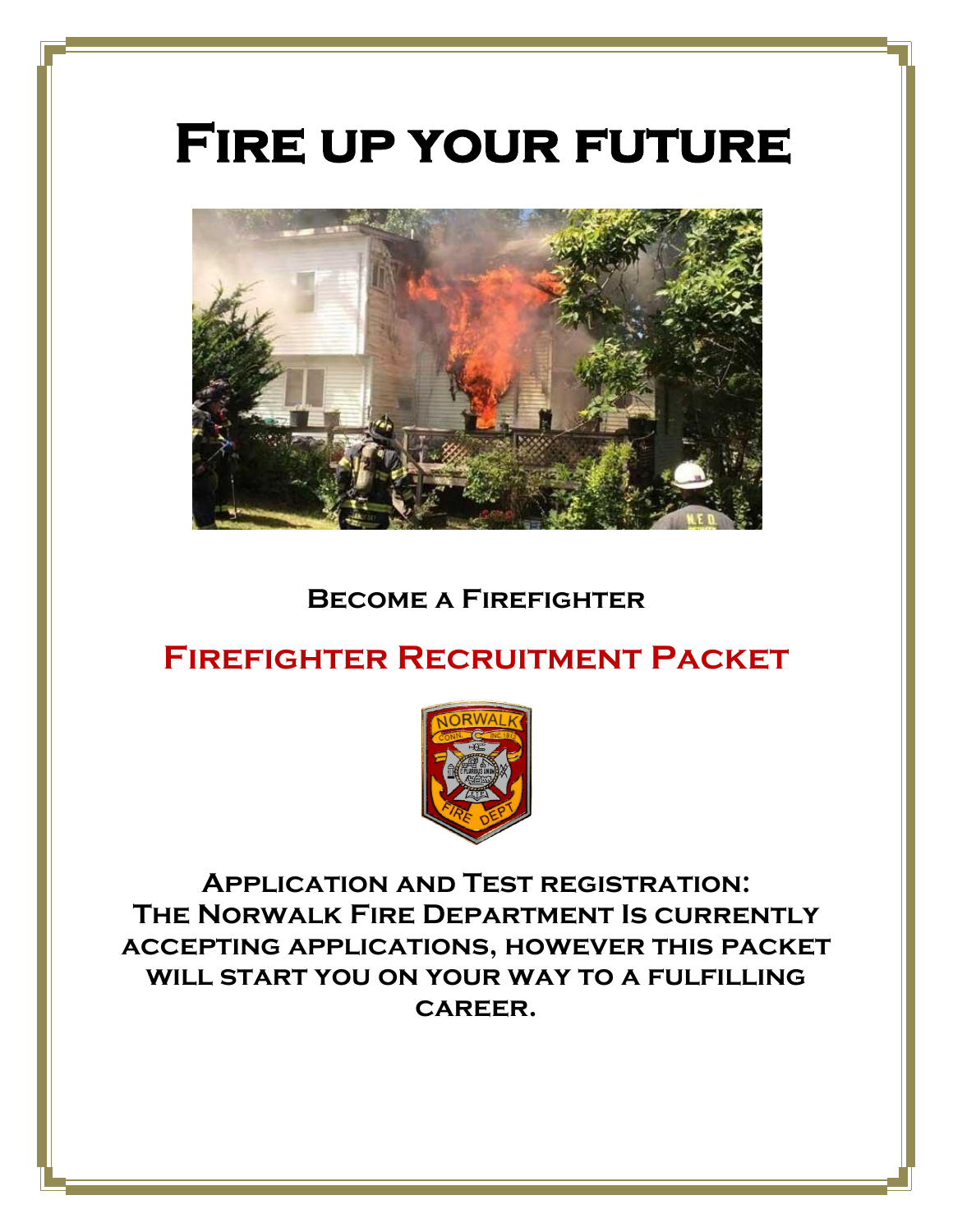

Becoming a firefighter for the any department is a highly competitive process. The fire department typically receives over one thousand applications for each recruitment and testing process, from men and women of many backgrounds. As a result, the Norwalk Fire Department is a true melting pot of people from across Connecticut and the United States.

The Application Process will be coming shortly. Start preparing now!

Follow our web page and social media for the announcement.

**[www.norwalkct.org](http://www.norwalkct.org/) <https://www.facebook.com/NorwalkFireDepartment>**

**<https://twitter.com/norwalkctfire>**

#### **Norwalk Fire Department Mission Statement**

The Norwalk Fire Department protects the community through efficient use of resources to reduce the impact of fire and other emergencies. The department meets this challenge through suppression, prevention, and education. Each of our divisions- Administration, Suppression, Fire Prevention, Emergency Management, and Maintenance – are committed to this goal.



#### **Working as a Norwalk Firefighter**

Once assigned to a specific company, firefighters may be reassigned several times over the course of their career through transfers and promotions.

Firefighters are also temporarily assigned to other stations to fill various vacancies created employee time off or training schedules.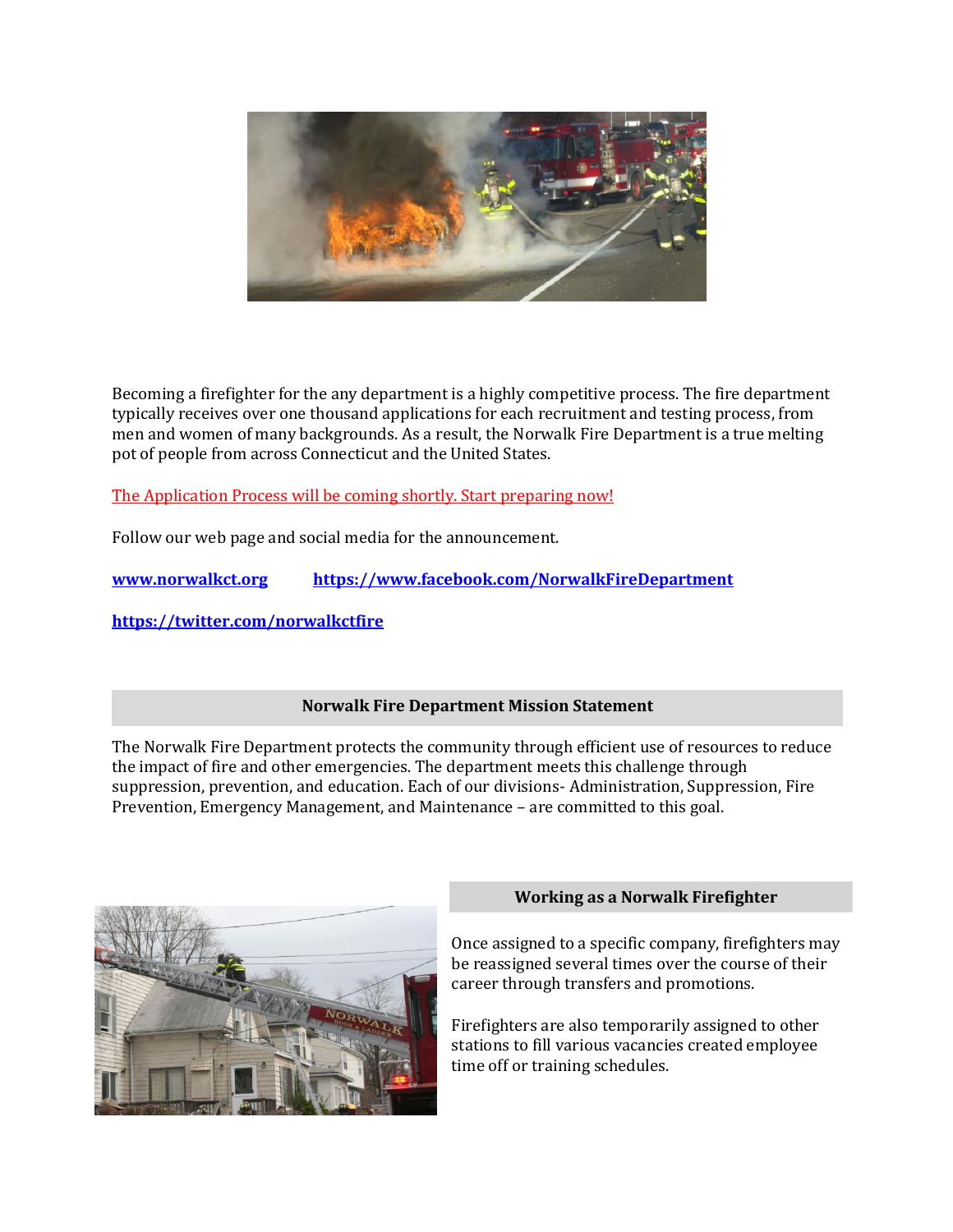Most of the 140 members of the Norwalk Fire Department are firefighters in the Suppression Division. Called line personnel, they report for duty each day prior to 8:00 a.m. and work a 24-hour shift then 72 hours off. Each day there are 33 firefighters are on duty in one of five fire stations.

The typical 24-hour day starts with each incoming firefighter putting their personal protective gear on their apparatus. Members exchange important information from the previous day, and then begin their morning duties.

In addition to responding to over 6000 calls for service annually the daily duties include checking off all equipment, to make sure it's operational, as well as cleaning the fire station. Mornings are often spent completing station projects. Afternoons are often used as time for training as well as physical fitness activities. Firefighters can use down-time after dinner to study for promotional exams or engage or to perform class work while pursuing formal education.

Some of the promotional opportunities the department offers are advancement to a line officer such as, lieutenant, captain, and deputy chief. There is also opportunity to promote into the Fire Marshal's division as a fire inspector, deputy fire marshal, and fire marshal.

#### **Firefighter Job Description**

**Definition:** Performs fire suppression and prevention duties. Maintains fire apparatus, equipment, buildings and grounds.

**General Duties:** A firefighter must be able to work within the team concept, and be capable of maintaining effective working relationships with peers and supervisors. A firefighter shall perform scheduled routine maintenance tasks. These include but are not limited to, care and maintenance of fire apparatus, breathing equipment, hand and power tools, hose and associated appliances, emergency life support equipment, and any other equipment assigned. The firefighter shall maintain fire department buildings and grounds in the prescribed manner. A firefighter must have the ability to perform firefighting tasks in accordance with NFPA Standard 1001, Firefighter Professional Qualifications. Tasks are performed under extreme conditions such as hostile environments, weather and temperature extremes, cramped surroundings, limited visibility and under physical and mental stress. The firefighter's responsibility lies in protecting life and property while under supervision of his superiors. The firefighter will be involved in in-service inspections, pre-fire planning, fire prevention, and public education. The firefighter must be capable of dealing with the general public in courteous manner.

**Supervised By:** Works under supervision of Lieutenant, Captain, or Deputy Chief. Work is reviewed for technical proficiency, and effectiveness.

**Qualifications Profile**: The skills and knowledge required would generally be acquired with a high school diploma or equivalency certificate. Knowledge of rules, regulations, and operational procedures of the Fire Department. Ability to learn firefighting methods and techniques, the operation of firefighting equipment, street location and physical layout of the City, and major traffic and fire hazards. Ability to think and act quickly in emergencies. Ability to understand and follow oral and written directions promptly and accurately. Ability to deal courteously and effectively with the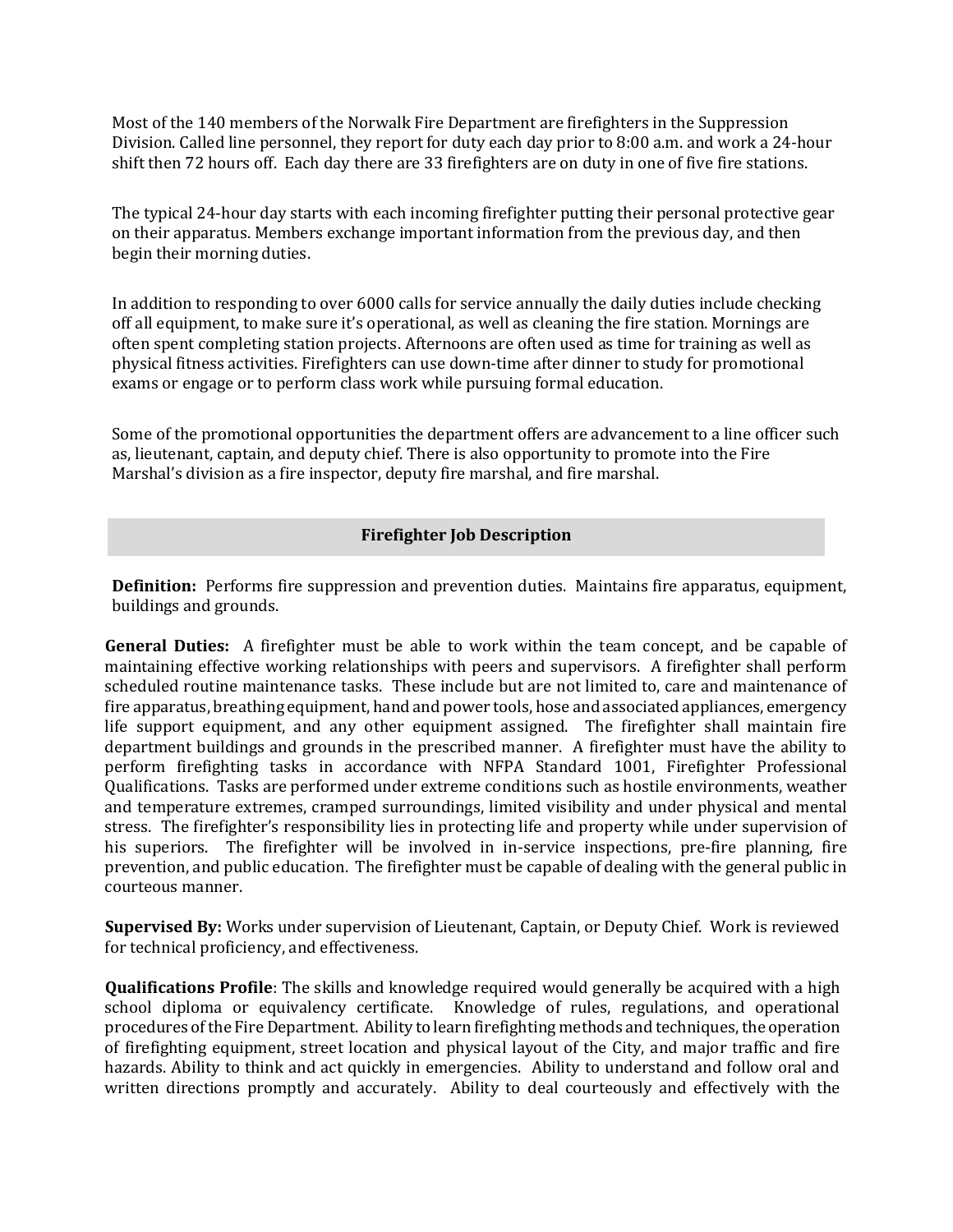general public. Ability to establish and maintain cooperative relationships with those contacted in the course of work.

**Note:** The above is illustrative of tasks and responsibilities. It is not meant to be all-inclusive of every task or responsibility.

**How to Become a Norwalk Firefighter**

### Start Now!

Sign up and complete the Candidate Physical Ability Test (CPAT). This will be required if you are offered a job. Visit this website for enrollment information

<https://portal.ct.gov/CFPC/Candidate-Physical-Ability-Test>

Once the application process is open-

- 1. Completely fill out required application
- 2. Attend Orientation sessions (**These sessions are Optional**):
- 3. Sit for the Candidate Written Aptitude Test:
- 4. Oral interview: For those candidates who achieve a passing grade on the written test.
- 5. Background and reference checks
- 6. Offer of employment

Applications are only accepted for positions that are currently being recruited. The City of Norwalk generally recruits for the position of Firefighter every 3 years. This Recruitment Packet explains the application, testing, and interview process in more detail.

#### **Fire Department's Diversity Statement**



The continued excellence of the Norwalk Fire Department is largely dependent upon the ability to attract, develop, and retain highly skilled, talented, and motivated members. An essential element in maintaining this quality of service is the recognition of the value of a diverse work force. Characteristics such as age, culture, ethnicity, gender, race, religious preference, sexual orientation, and the expression of unique philosophies and ideas provide the opportunity to better understand each other. This understanding strengthens the efficiency and productivity of the Norwalk Fire Department, whose primary objective is to provide excellent service to a diverse community.

**Diversity Mission**- The mission of the Norwalk Fire Department is to maintain its high standard of excellence by attaining and fostering a diverse work force. This is accomplished by reaching the following goals: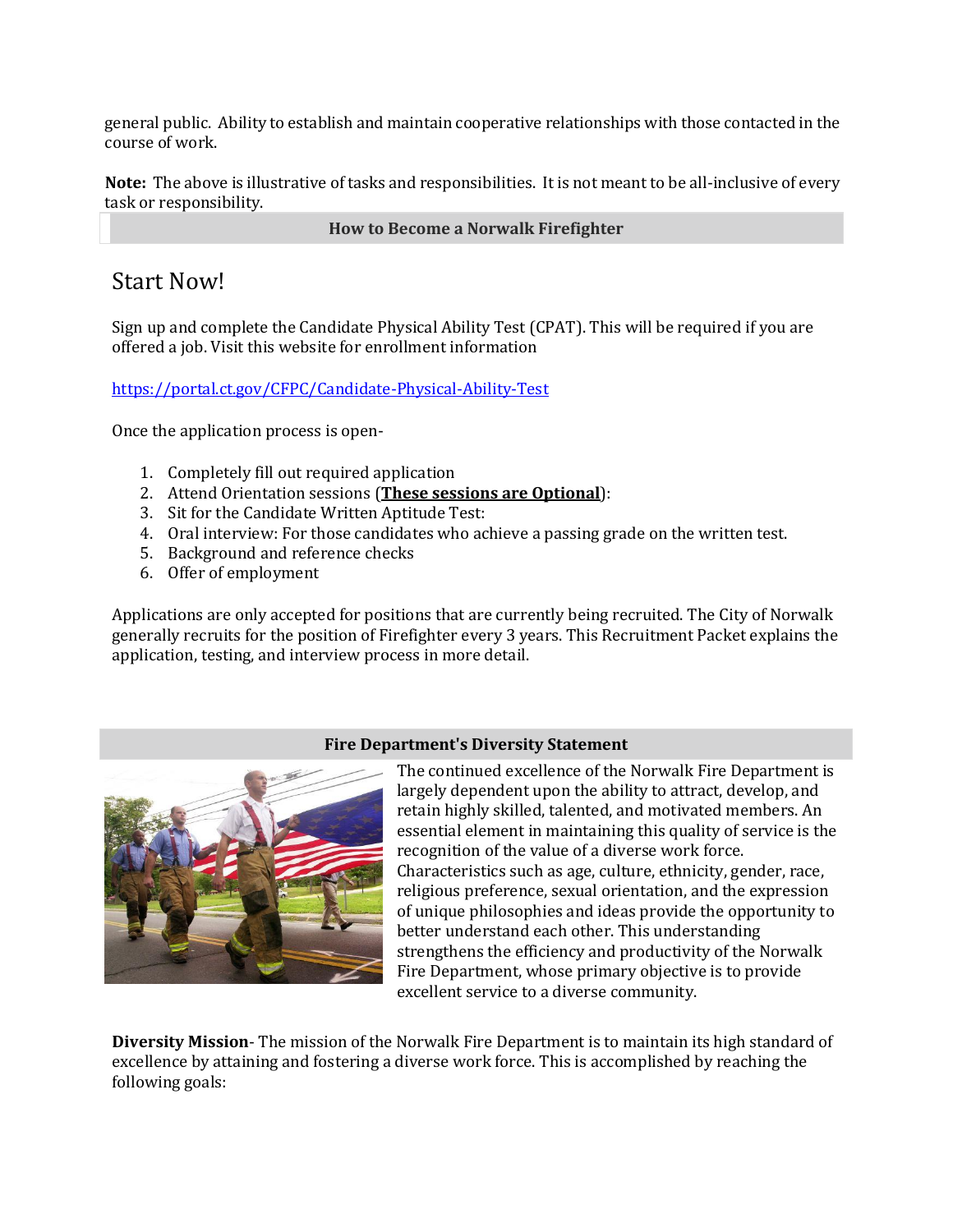**Goals** - The goals of the Norwalk Fire Department with regard to diversity are:

- Uphold all federal, state, and local laws, and the Norwalk Fire Department's rules and regulations regarding employment.
- Attract and retain qualified individuals from diverse backgrounds who are committed to the continued excellence of the Norwalk Fire Department.
- Achieve and accept a diverse work force in terms of age, culture, ethnicity, gender, race, religious preference, sexual orientation, and the expression of unique philosophies and ideas.
- Provide all employees the opportunity for development and growth at every rank in the Norwalk Fire Department.
- Expect that all employees will treat each other with dignity and respect, regardless of perceived differences.

#### **Overview of the Written Exam and Oral Interview**

The written exam is used for the entry process to identify a minimum level of reading, writing, and mathematical skills needed to perform as a firefighter. Interested applicants can use standard Firefighter Prep books to get started, such as:

Firefighter Exam and Interview Prep- Amatrudo and Peltz Norman Hall's Firefighter Exam Prep Book McGraw- Hill –Firefight Exam Barron's Firefighter Candidate Exam

A percentage of candidates will be invited to an oral interview. The interview process will exam an individual's personal traits and beliefs in the areas of diversity, integrity, ethics, dependability, teamwork, judgment, decision making and oral communication.



#### **Overview of the Candidate Physical Ability Test (CPAT)**

In order to be considered for selection, firefighter applicants must pass the Candidate Physical Ability Test (CPAT) conducted in Meriden, CT. This test consists of a series of eight physical tasks, such as running or raising ladders, which closely approximates physical tasks routinely performed by firefighters on the job. Most tasks are timed. This is a pass/fail test based on a maximum total time of 10

Applicants are advised to prepare for the ability test for purposes of safety as well as to enhance their chance for a higher score. With adequate preparation, the average healthy, fit individual should be able to complete the test safely and satisfactorily. During testing, all procedures will be explained in detail and demonstrated if necessary.

#### **Physical screening procedures meet the following criteria:**

1. they are job related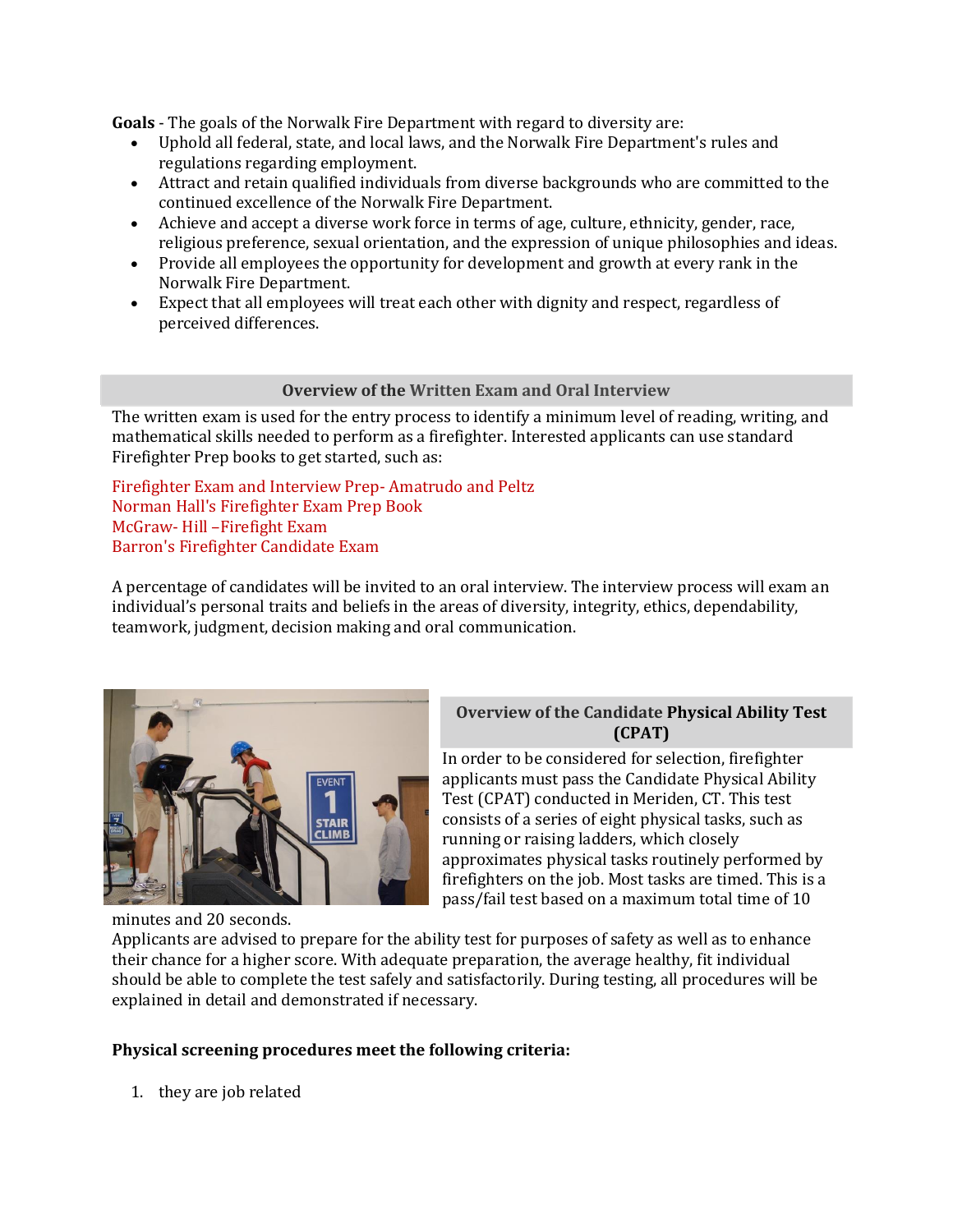- 2. They are not discriminatory on the basis of sex, race, age, etc.
- 3. they represent what experts feel are the most crucial phases of firefighting and emergency medical activities and are indicative of a variety of firefighting and emergency tasks; and
- 4. They are quantifiable.

**Caution:** Applicants are advised to consult their personal physician before starting a selfpreparation training program and before participating in the agility test. **The City does not accept liability for physical or medical conditions experienced by applicants as a result of the ability test.** Each applicant must sign a statement accepting personal liability for such conditions before being permitted to participate in the agility test.

The CPAT consists of eight skills, you must wear a 50 pound vest that simulates the weight of selfcontained breathing apparatus (SCBA) and turnout gear. An additional 25 pounds (2- 12.5 pounds weights) that simulate a high rise hose bundle, is added to your shoulders for the stair climb.

| Stair climb           | Hose drag     | <b>Equipment carry</b> | Ladder raise and<br>extension |
|-----------------------|---------------|------------------------|-------------------------------|
| <b>Forcible entry</b> | <b>Search</b> | Rescue                 | Ceiling breach and<br>pull    |

#### **Link to Orientation Guide and CPAT webpage:**

**https://portal.ct.gov/CFPC/Candidate-Physical-Ability-Test**



#### **Connecticut Fire Academy**

All new recruits must complete a recruit academy (about 14 weeks) conducted at the [CT](http://www.raleighnc.gov/safety/content/Fire/Articles/FireStations.html) Fire Academy in Windsor Locks, CT which includes both intense physical training and a challenging academic program. Required to maintain a minimum 80% average, recruits receive several certifications before graduation and their assignment to a fire station. A new hire that has been through a previous recruit program may not have to attend again and will be assigned an in-house training program.

#### **Frequently Asked Questions (FAQ)**

**Do you have to have some prior experience or training in firefighting?** No. The Norwalk Fire Department is looking for people who are highly motivated, in excellent physical condition, and who possess adequate reading comprehension skills. While knowledge or experience of the fire service will be helpful once the academy begins, it is not requirement for employment. The Norwalk Fire Department provides all of its new recruits with the necessary training to ensure they have the skills and knowledge necessary to perform their jobs in a safe and efficient manner.

**What is the minimum education requirement?** A high school education or General Equivalency Diploma (GED) is required.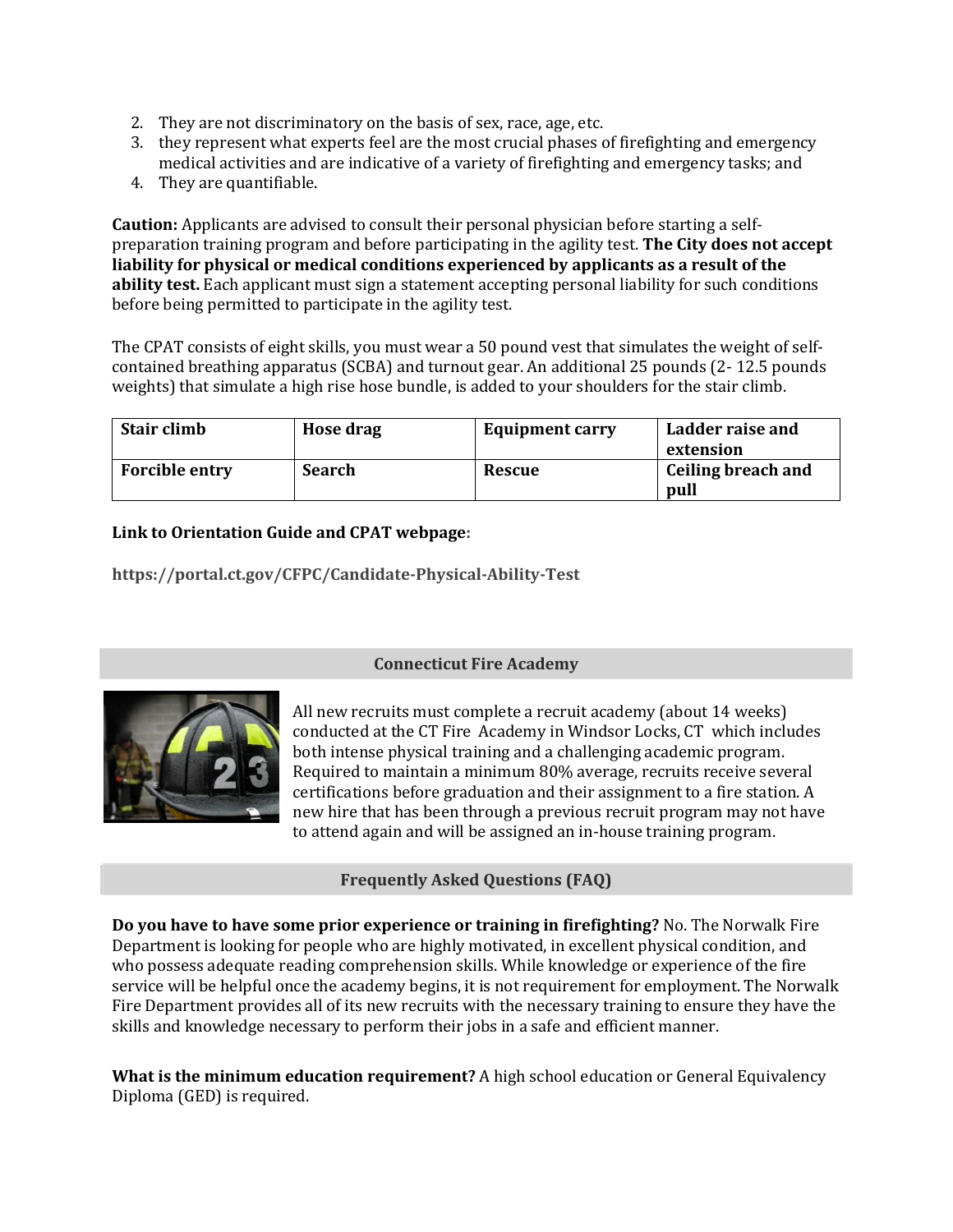#### **Is there a residency requirement?** No

**Is there an age limit?** The Norwalk Fire Department requires that recruits be at least 18 years of age at the start of the academy. Mandatory retirement age is 65 years old.

#### **Can females become firefighters**? Yes <https://www.i-women.org/>

**How long is** the **Norwalk Fire Department Recruit training?** The initial training program at the Connecticut Fire Academy is 14 weeks. This requires residency at the academy Monday – Friday.

**Can I complete the CT Physical Agility Test in advance of the written test?** Yes and that is strongly encouraged. Candidates pursuing a career in the fire service should complete the CPAT on an annual basis and keep the card current.

**Do you get paid while at the Fire Academy?** Yes. All training is provided during the Fire Recruit Academy. Applicants who are accepted to the Fire Recruit Academy become full time City of Norwalk employees at the start of the academy. You will be paid the starting salary for a firefighter, along with the benefits package provided by the City of Norwalk. See the Salary and Benefits section for benefits. There is a probationary period that starts with the date of employment and ends one year after graduation from the Fire Recruit Academy.

**Will I need a medical response certification?** Not to be hired as a Norwalk Firefighter. However, you will have to take, pass, and become certified as an emergency medical responder (EMR) or emergency medical technician (EMT) within your probationary period.

**If I already have EMT Certification, will I complete the same training as someone without the certification?** No, EMT is a State wide Certification as Long as your Certification is active and not expired you will not need to retake an EMT Course.

#### **Public Safety Cadet Program**

The Public Safety Cadet program is a shared program between Norwalk Fire and Police Departments for youth ages 13-20. This is a great opportunity to explore all the emergency services have to offer in both Norwalk and the surrounding areas. The program educates and promotes a high quality of leadership skills, integrity, ethical behavior, and judgment. Contact the Norwalk Police Department at 203-854-3029 or the Norwalk Fire Department 203-854-0235 to learn more about this program.

#### **A final note:**

**Employment in the fire service is very competitive. Many times less than 1% of the applicants are hired. Do not settle for one city or fire department; explore other opportunities in the State and across the country. Take as many entry tests as possible. Continue your education; join a volunteer organization such as the cadets, an emergency medical provider or a civilian response team. These organizations will assist with building the skills necessary to become a firefighter.**